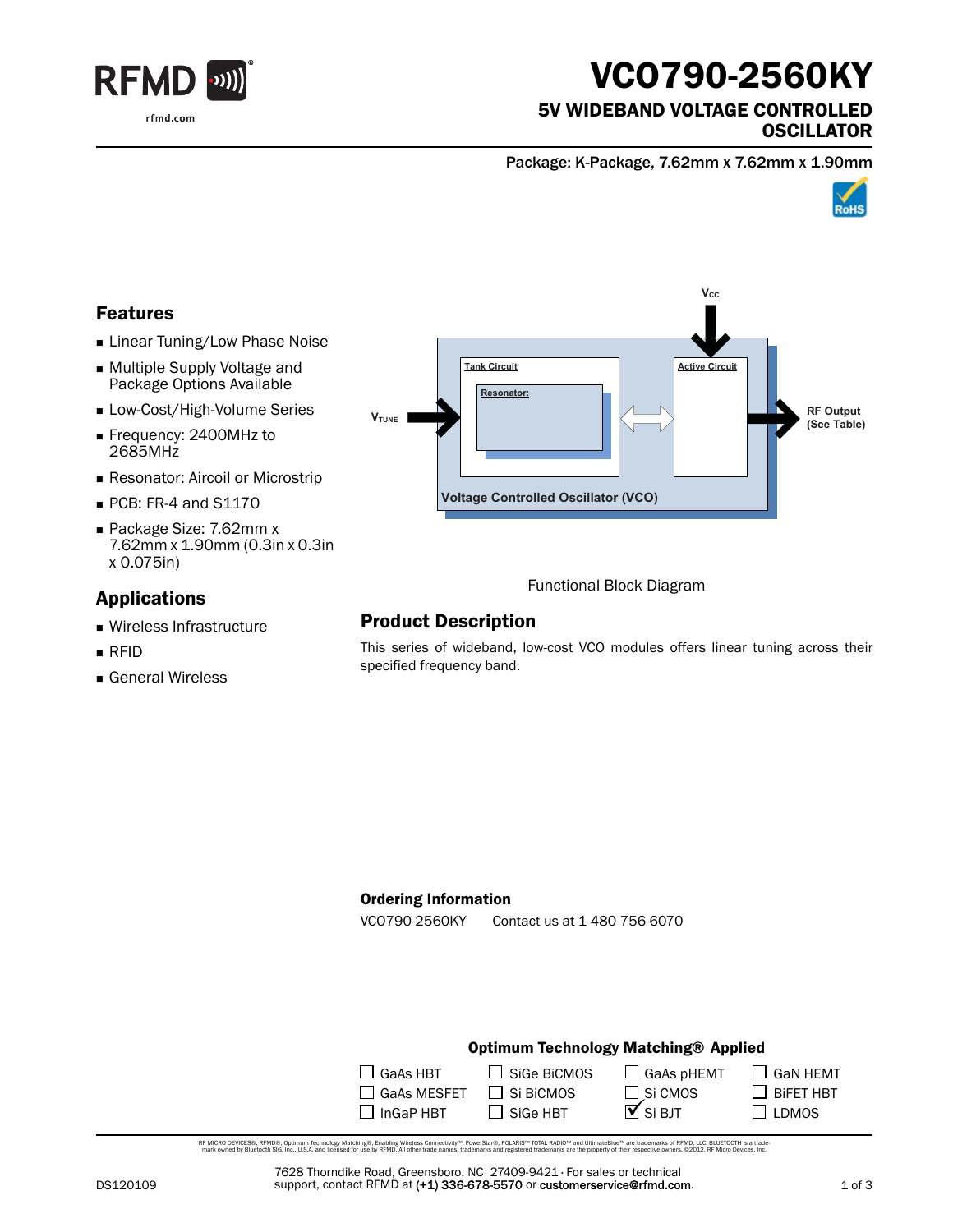# VCO790-2560KY



#### Absolute Maximum Ratings

| <b>Parameter</b>              | Rating         | Unit |
|-------------------------------|----------------|------|
| Operating Ambient Temperature | $-40$ to $+85$ | °C   |
| Storage Temperature           | -55 to +125    | °C   |



#### Caution! ESD sensitive device.

Exceeding any one or a combination of the Absolute Maximum Rating conditions may<br>cause permanent damage to the device. Extended application of Absolute Maximum<br>Rating conditions to the device may reduce device reliability. tions is not implied.

The information in this publication is believed to be accurate and reliable. However, no<br>responsibility is assumed by RF Micro Devices, Inc. ("RFMD") for its use, nor for any<br>infringement of patents, or other rights of thi



RoHS (Restriction of Hazardous Substances): Compliant per EU Directive 2002/95/EC.

| Parameter                 | <b>Specification</b> |                |       | <b>Unit</b> | <b>Condition</b> |
|---------------------------|----------------------|----------------|-------|-------------|------------------|
|                           | Min.                 | Typ.           | Max.  |             |                  |
| <b>Overall</b>            |                      |                |       |             |                  |
| <b>Frequency Range</b>    | 2400                 |                | 2685  | MHz         |                  |
| <b>Tuning Voltage</b>     | $\mathbf{1}$         | 1.5            |       | $V_{DC}$    | 2400MHz          |
|                           |                      | 2.9            | 4     | $V_{DC}$    | 2685MHz          |
| <b>Tuning Sensitivity</b> | 180                  |                | 254   | MHz/V       |                  |
| <b>Output Power</b>       | 3                    | 6              | 10    | dBm         |                  |
| <b>Output Phase Noise</b> |                      | $-89$          | $-75$ | dBc/Hz      | 10kHz            |
|                           |                      | $-112$         | $-95$ | dBc/Hz      | 100kHz           |
| Harmonic Suppression      |                      | $-15$          | $-10$ | dBc         | 2nd harmonic     |
| Spurious (Non-Harmonic)   |                      |                | -50   | dBc         |                  |
| <b>Frequency Pushing</b>  |                      | $\overline{4}$ | 25    | MHz p-p     | 3.9V to 4.3V     |
| <b>Frequency Pulling</b>  |                      | 19             | 34    | MHz p-p     | 12dB RL          |
| Tuning Port Capacitance   |                      | 10             |       | pF          |                  |
| Output Impedance          |                      | 50             |       | Ω           |                  |
| <b>Power Supply</b>       |                      |                |       |             |                  |
| <b>Operating Voltage</b>  | 3.9                  | 4.1            | 4.3   | $\vee$      |                  |
| <b>Supply Current</b>     |                      | 26             | 35    | mA          |                  |